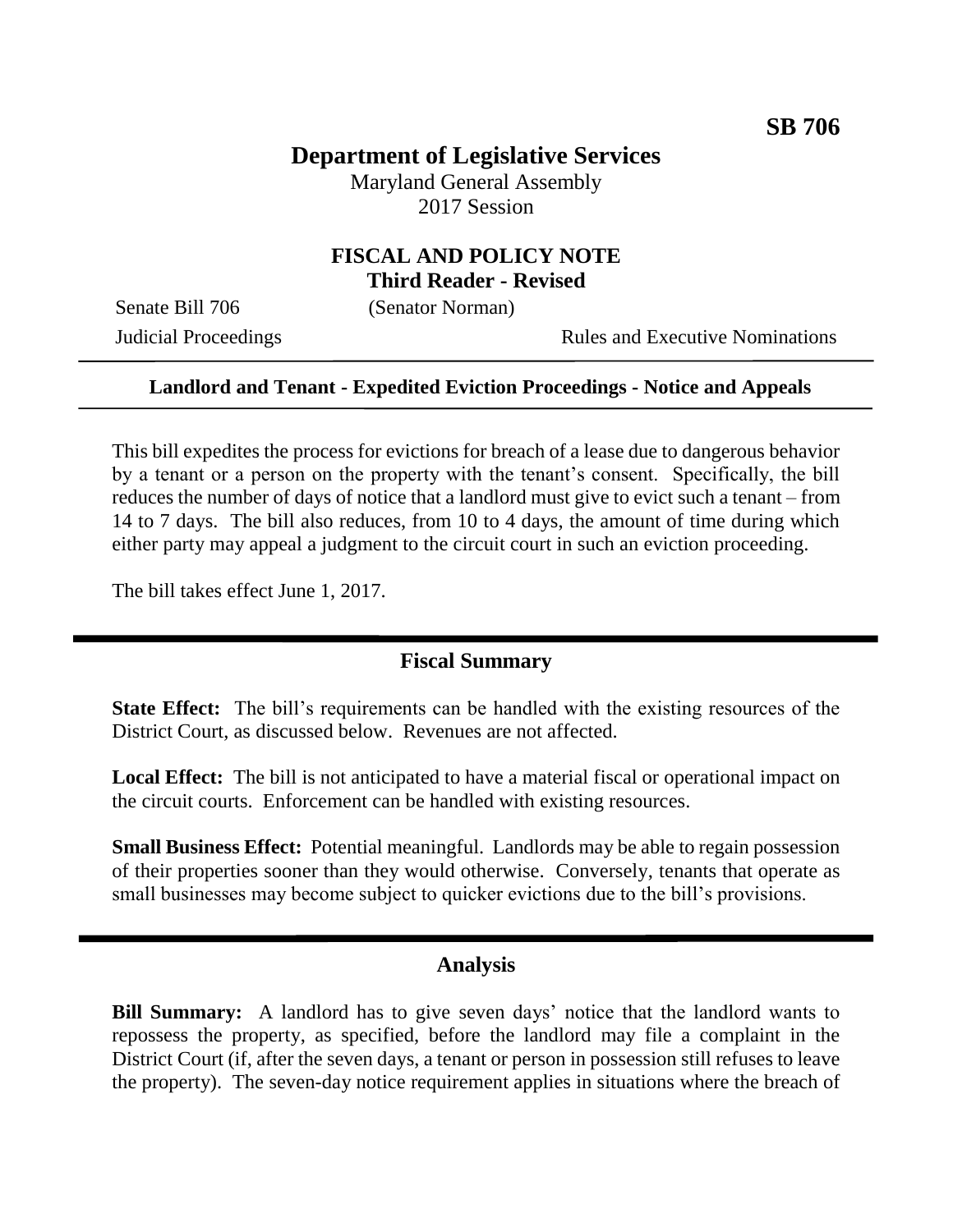the lease involves dangerous behavior by a tenant or another person on the property with the tenant's consent. The behavior must demonstrate a clear and imminent danger of the tenant or person doing serious harm to themselves, other tenants, the landlord, the landlord's property or representatives, or any other person on the property.

The bill also maintains the authorization for either party to appeal a decision to the circuit court after a judgment has been entered in an eviction proceeding that involves dangerous behavior by a tenant or a person who is on the property with the tenant's consent. However, an appeal of a judgment for such an eviction proceeding must be filed within four days.

# **Current Law:**

*Filing a Complaint in District Court to Evict a Tenant:* When a lease allows a landlord to repossess a property because a tenant breaches the lease, the landlord may file a complaint in the District Court of the county where the property is located if specified requirements are met. Once the tenant breaches the lease, the landlord is generally required to give the tenant 30 days' written notice that the tenant is in violation of the lease and that the landlord wants to repossess the premises. However, the landlord is required to give only 14 days' written notice of a violation of the lease and that the landlord wants to repossess the premises, if the violation involves dangerous behavior by a tenant or another person on the property with the tenant's consent. The behavior must demonstrate a clear and imminent danger of the tenant or person doing serious harm to himself/herself, other tenants, the landlord, the landlord's property or representatives, or any other person on the property. Once the notice period expires, the landlord may file the complaint if the tenant or person in actual possession refuses to comply.

*Summons to Appear, Notice, and Continuances:* Once the complaint is received, the District Court must immediately issue a summons for the tenant or person in actual possession to appear before the court to show why the landlord should not be allowed to repossess the property. If the tenant or person in actual possession cannot be found, the sheriff must attach a copy of the summons to the property. Once notice is also sent by first-class mail, the summons posted on the property is conclusively presumed to be sufficient service to support restitution to the landlord. If either party fails to appear for the hearing, the District Court is authorized to continue the case for between 6 and 10 days, and notices are required to be sent to both parties.

*Judgment and Appeal:* If the District Court determines that the breach was sufficient to justify an eviction, the District Court must enter a judgment that the landlord is entitled to repossess the property, and issue a warrant to the sheriff demanding the tenant return the property to the landlord in as good condition as the property was when the lease began.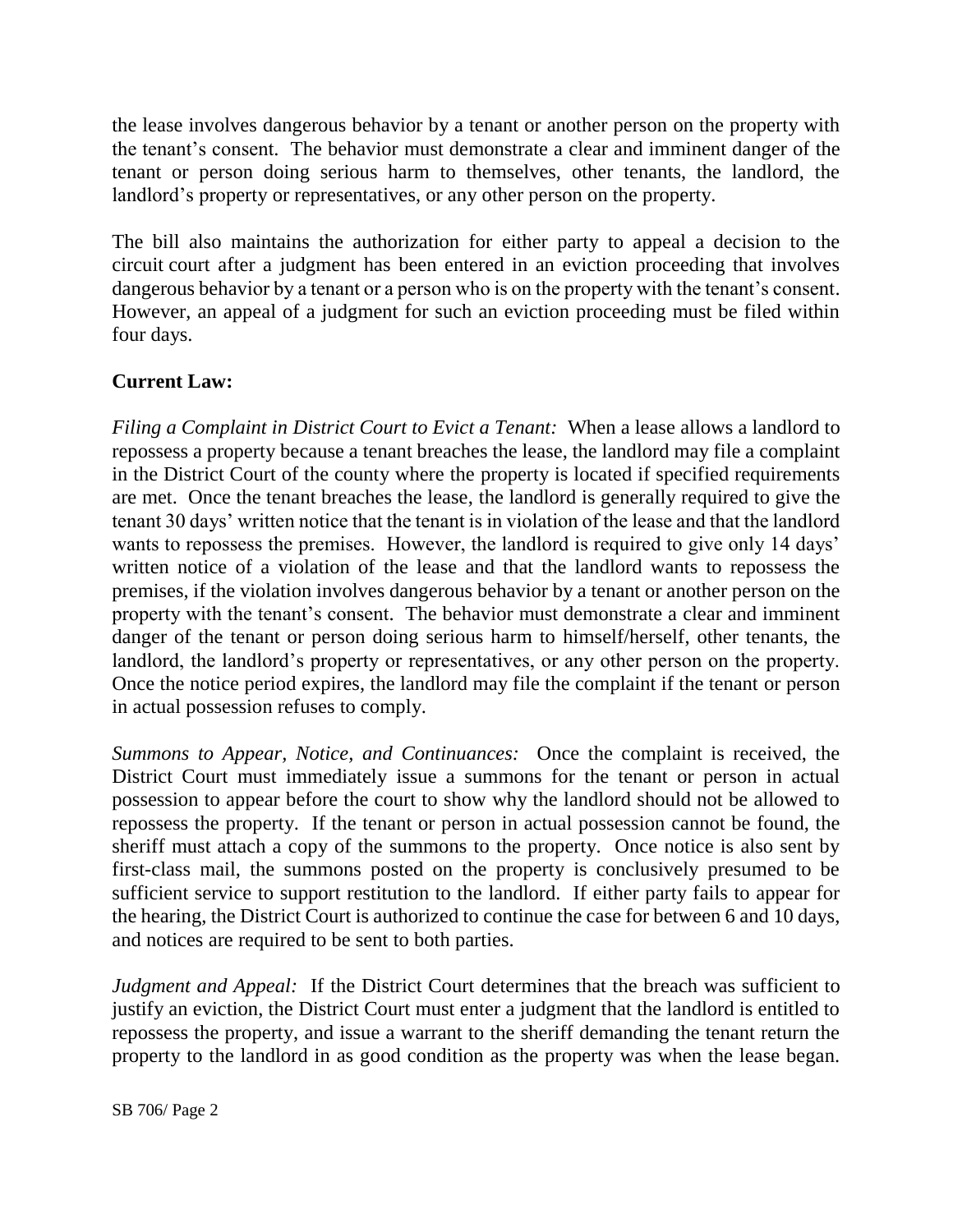The District Court must enter a judgment that costs are to be paid by the tenant or the person in possession.

Following the judgment, either party may appeal the case to the circuit court within 10 days. If the tenant (1) files an affidavit with the District Court that the appeal is not taken to intentionally delay the eviction; (2) files sufficient bond with one or more securities so that the appeal may move forward quickly; (3) pays all past-due rent and all court costs; and (4) pays all losses or damages that the landlord may suffer because the tenant remains on the property, then the tenant or person in possession of the premises may retain possession until the appeal is complete.

Once either party appeals, the circuit court must set a date for the appeal that is between 5 and 15 days after the application. Notice of the order for the appeal must be served on the other party or that party's counsel at least 5 days before the hearing. If the judgment of the District Court is in favor of the landlord, a warrant must be issued by the circuit court to the sheriff, who must execute the warrant.

**Background:** The Administrative Office of the Courts (AOC) advises that, in fiscal 2016, there were a total of 1,491 actions to regain possession of a property for breach of lease filed in the District Court. It is unknown how many actions involved situations where dangerous behavior was alleged.

**State Fiscal Effect:** AOC advises that the bill requires changes to landlord/tenant forms and brochures. While the costs of making the changes and reprinting can be absorbed with existing resources, AOC advises that the District Court may not be able to have the forms and brochures printed in time for the bill's effective date of June 1, 2017.

**Small Business Effect:** The bill may enable landlords who qualify as small businesses to regain possession of their properties more quickly in situations where the tenant or person in possession presents a clear and imminent danger of doing serious harm to themselves, other tenants, the landlord, the landlord's property or representatives, or any other person on the property. As a result, landlords may avoid liability for the actions of the tenant or another person, and they may also avoid (further) damage to the property. On the other hand, small businesses that are tenants may be subject to a faster repossession process if their representatives, agents, or employees engage in the dangerous behavior specified in the bill while occupying leased property.

# **Additional Information**

**Prior Introductions:** SB 463 of 2016, a similar bill, received a hearing in the Senate Judicial Proceedings Committee, but no further action was taken.

SB 706/ Page 3